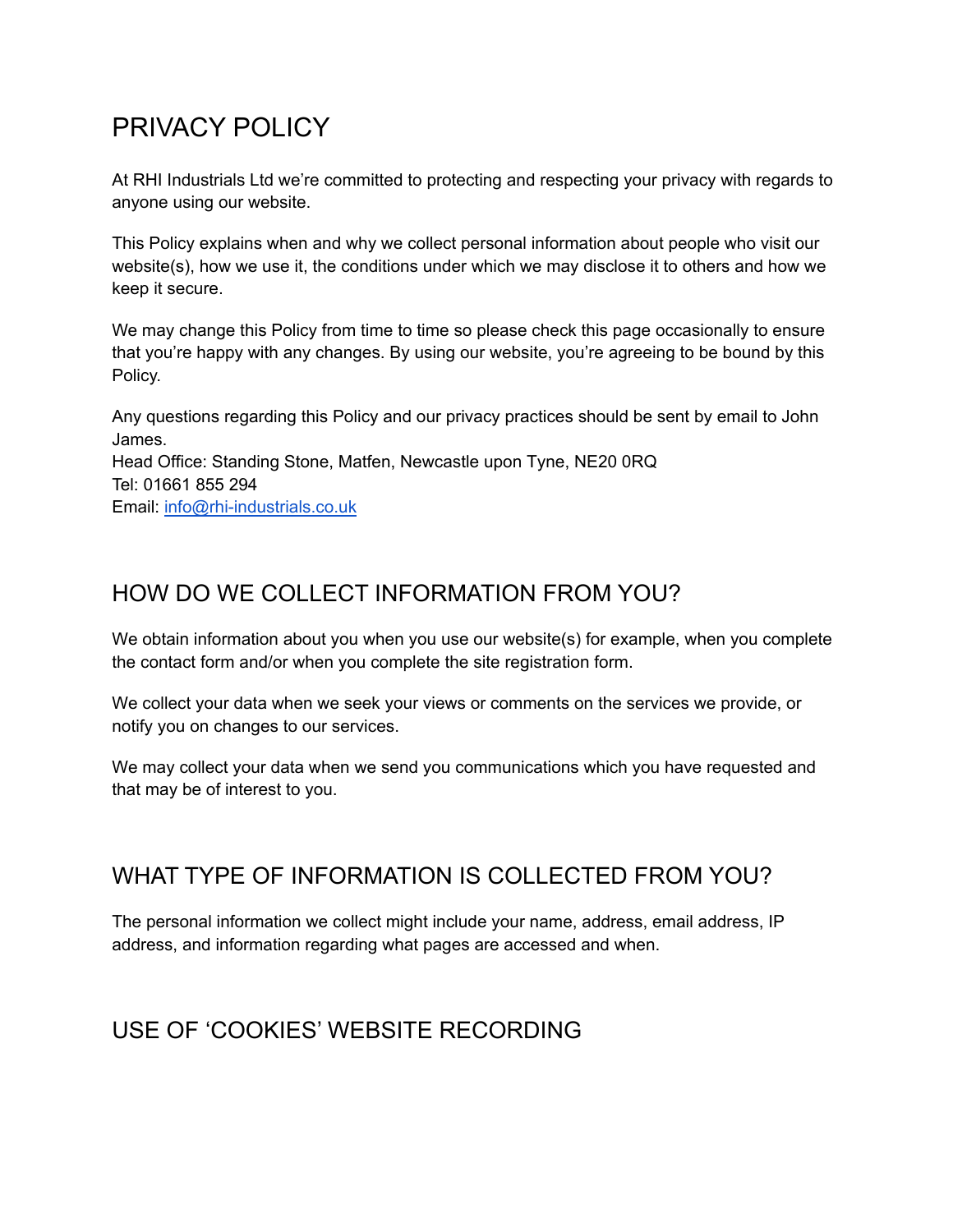Like many other websites, RHI Industrials Ltd website(s) use cookies. 'Cookies' are small pieces of information sent by an organisation to your computer and stored on your hard drive to allow that website to recognise you when you visit. They collect statistical data about your browsing actions and patterns and do not identify you as an individual. For example, we use cookies to store your country preference. This helps us to improve our website and deliver a better more personalised service.

It is possible to switch off cookies by setting your browser preferences. Turning cookies off may result in a loss of functionality when using our website.

Main Cookies:

#### Google Analytics

These cookies are used to collect information about how visitors use our site. We use the information to compile reports and to help us improve the site. The cookies collect information in an anonymous form, including the number of visitors to the site, where visitors have come to the site from and the pages they visited. For more information on Google Analytics' privacy policy visit here – http://www.google.com/ analytics/learn/privacy.html

#### Google Maps

These are Google Maps third party cookies, which are unique identifiers to allow traffic analysis to Google Maps.

## HOW IS YOUR INFORMATION USED?

We may use your information to:

- Contact you regarding queries raised in the contact form;
- Seek your views or comments on the services we provide;
- Notify you of changes to our services;

• Send you communications which you have requested and that may be of interest to you. • These may include information about campaigns, appeals, other fundraising activities, promotions of our associated companies goods and services;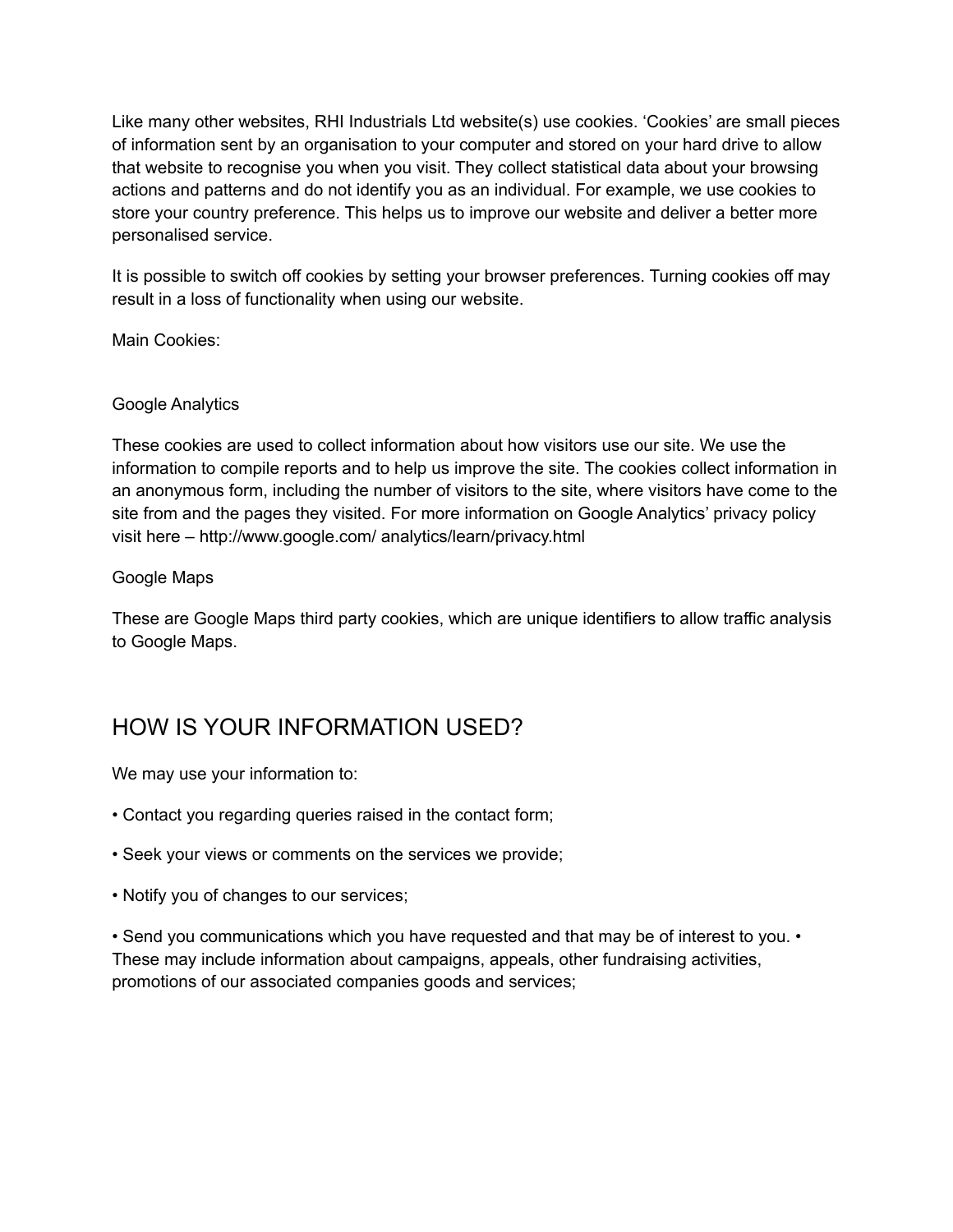• Process a grant or job application.

We review our retention periods for personal information on a regular basis. We are legally required to hold some types of information to fulfil our statutory obligations. We will hold your personal information on our systems for as long as is necessary for the relevant activity, or as long as is set out in any relevant contract you hold with us.

## WHO HAS ACCESS TO YOUR INFORMATION?

We will not sell or rent your information to third parties.

We will not share your information with third parties for marketing purposes.

Third Party Service Providers working on our behalf:

We may pass your information to our third party service providers, agents, subcontractors and other associated organisations for the purposes of completing tasks and providing services to you on our behalf (for example to process donations and send you mailings).

However, when we use third party service providers, we disclose only the personal information that is necessary to deliver the service and we have a contract in place that requires them to keep your information secure and not to use it for their own direct marketing purposes. Please be reassured that we will not release your information to third parties beyond the company for them to use for their own direct marketing purposes, unless you have requested us to do so, or we are required to do so by law, for example, by a court order or for the purposes of prevention of fraud or other crime.

We may transfer your personal information to a third party as part of a sale of some or all of our business and assets to any third party or as part of any business restructuring or reorganisation, or if we're under a duty to disclose or share your personal data in order to comply with any legal obligation or to enforce or apply our terms of use or to protect the rights, property or safety of our supporters and customers. However, we will take steps with the aim of ensuring that your privacy rights continue to be protected.

## YOUR CHOICES

You have a choice about whether or not you wish to receive information from us. If you do not want to receive direct marketing communications from us about our exciting products and services, then you can select your choices by ticking the relevant boxes situated on any relevant form on which we collect your information.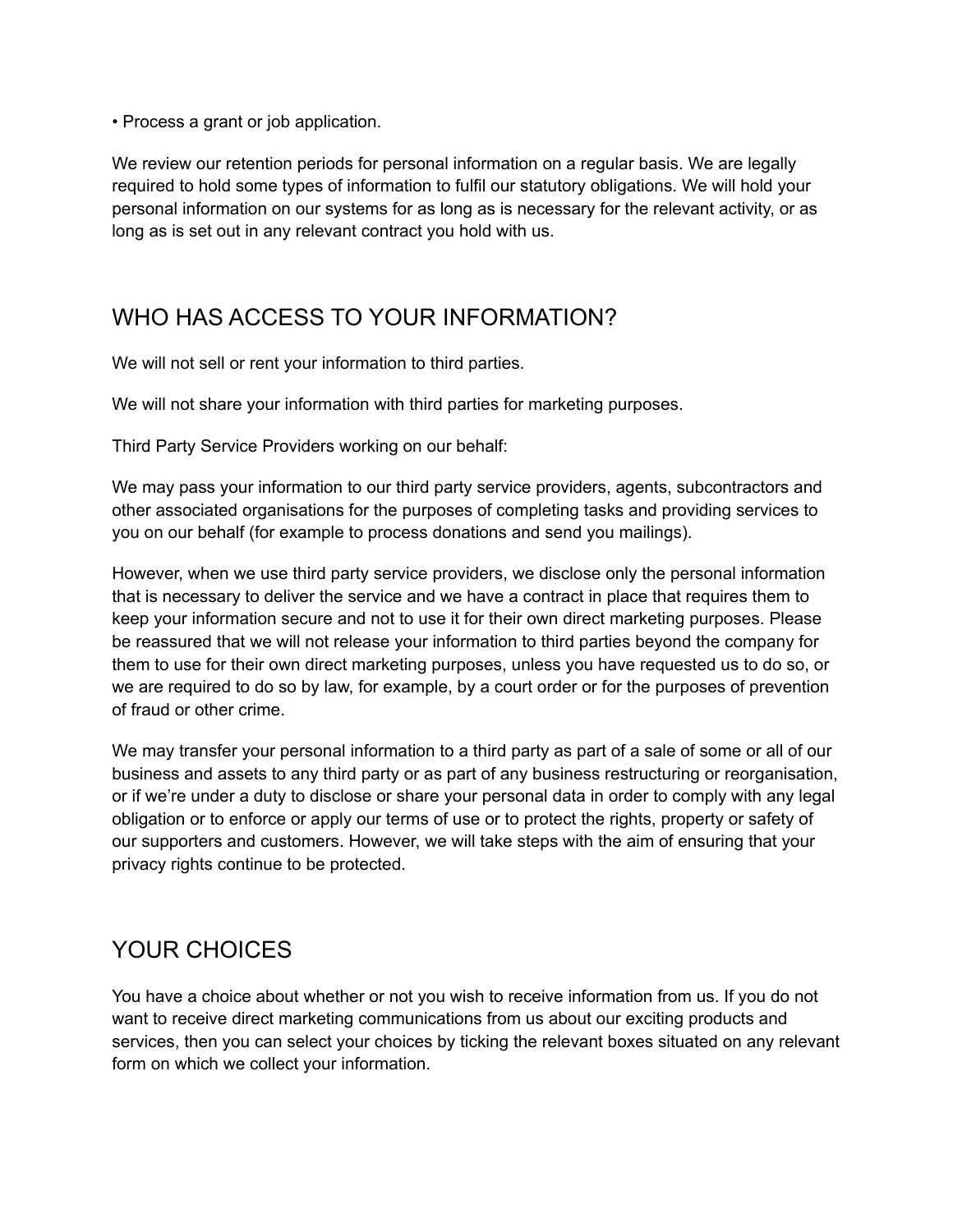We will not contact you for marketing purposes by email, phone or text message unless you have given your prior consent. We will not contact you for marketing purposes by post if you have indicated that you do not wish to be contacted. You can change your marketing preferences at any time by contacting us by Tel: 01661 855 294 Email: info@[rhi-industrials.co.uk](mailto:info@modusagency.co.uk)

## HOW YOU CAN ACCESS AND UPDATE YOUR INFORMATION

The accuracy of your information is important to us. You have the right to request a copy of the information we hold about you so that you can ensure its accuracy. You can do this by the following methods:

Send an email to info@[rhi-industrials.co.uk](mailto:info@modusagency.co.uk) and request the information held about you;

Standing Stone, Matfen, Newcastle upon Tyne, NE20 0RQ

### RIGHT TO ERASURE

GDPR introduces a right for individuals to have personal data erased. The right to erasure is also known as 'the right to be forgotten'. Visitors / users of this site have the ability to have a copy of all records of their personal data and to ask for such data to be erased.

You can ask for a copy of your data and ask for erasure by the following methods:

Send an email and request the information held about you or ask for erasure; Send an email to info@rhi-industrials.co.uk and request the information held about you;

Standing Stone, Matfen, Newcastle upon Tyne, NE20 0RQ

We will ask for proof of identity before and data can be shared or erased. We will respond to any requests for erasure within 1 month or receipt of the request.

Security precautions in place to protect the loss, misuse or alteration of your information When you give us personal information, we take steps to ensure that it's treated securely. Any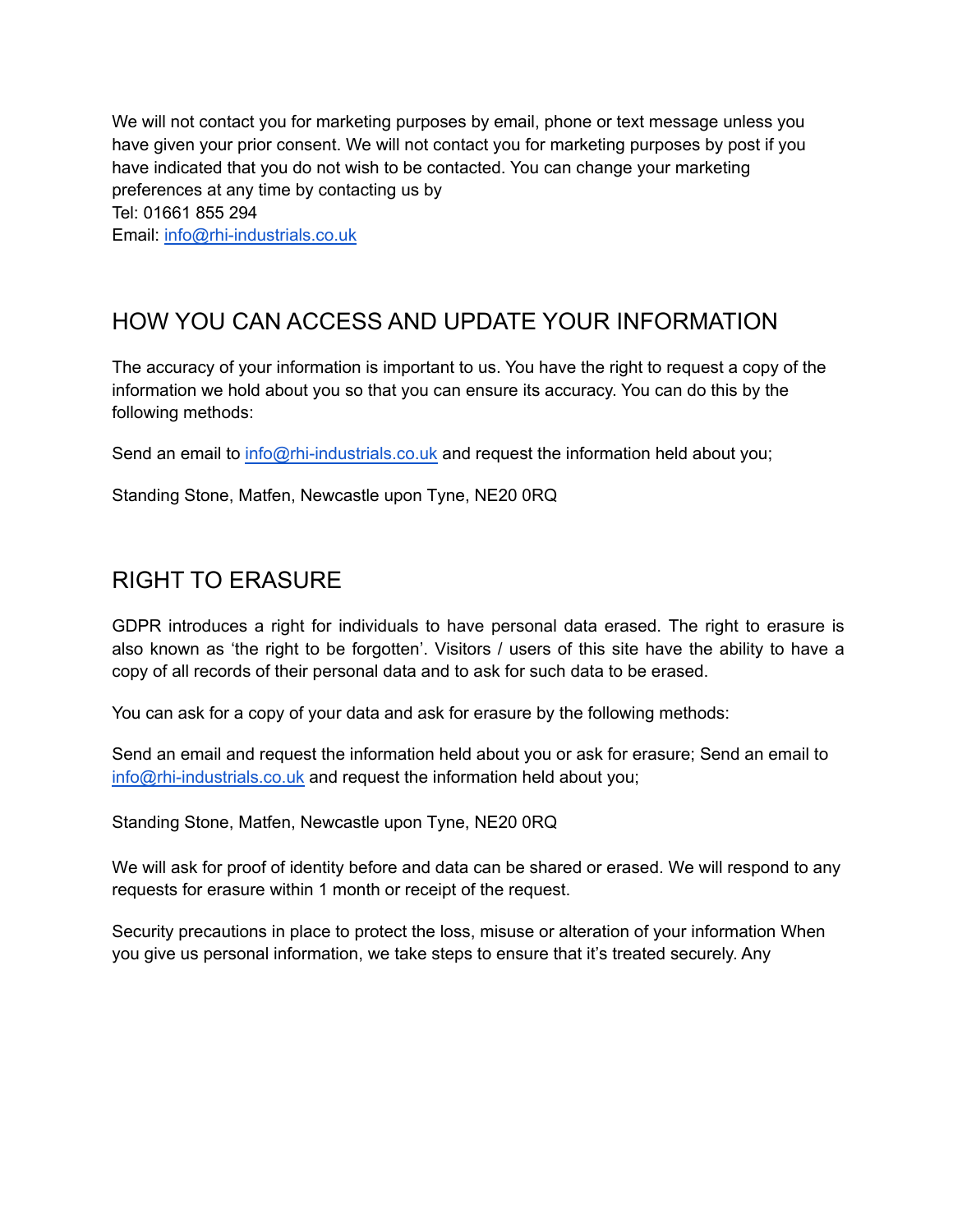sensitive information (such as credit or debit card details) is encrypted and protected with the following software 128 Bit encryption on SSL. When you are on a secure page, a lock icon will appear on the bottom of web browsers such as Microsoft Internet Explorer.

Non-sensitive details (your email address etc.) are transmitted normally over the Internet, and this can never be guaranteed to be 100% secure. As a result, while we strive to protect your personal information, we cannot guarantee the security of any information you transmit to us, and you do so at your own risk. Once we receive your information, we make our best effort to ensure its security on our systems. Where we have given (or where you have chosen) a password which enables you to access certain parts of our websites, you are responsible for keeping this password confidential. We ask you not to share your password with anyone.

## PROFILING

We may analyse your personal information to create a profile of your interests and preferences so that we can contact you with information relevant to you. We may make use of additional information about you when it is available from external sources to help us do this effectively. We may also use your personal information to detect and reduce fraud and credit risk.

## LINKS TO OTHER WEBSITES

Our website may contain links to other websites run by other organisations. This privacy policy applies only to our website, so we encourage you to read the privacy statements on the other websites you visit. We cannot be responsible for the privacy policies and practices of other sites even if you access them using links from our website.

In addition, if you link to our website from a third party site, we cannot be responsible for the privacy policies and practices of the owners and operators of that third party site and recommend that you check the policy of that third party site.

## 16 OR UNDER

We are concerned to protect the privacy of children aged 16 or under. If you are aged 16 or under, please get your parent/guardian's permission beforehand whenever you provide us with personal information.

#### TRANSFERRING YOUR INFORMATION OUTSIDE OF EUROPE